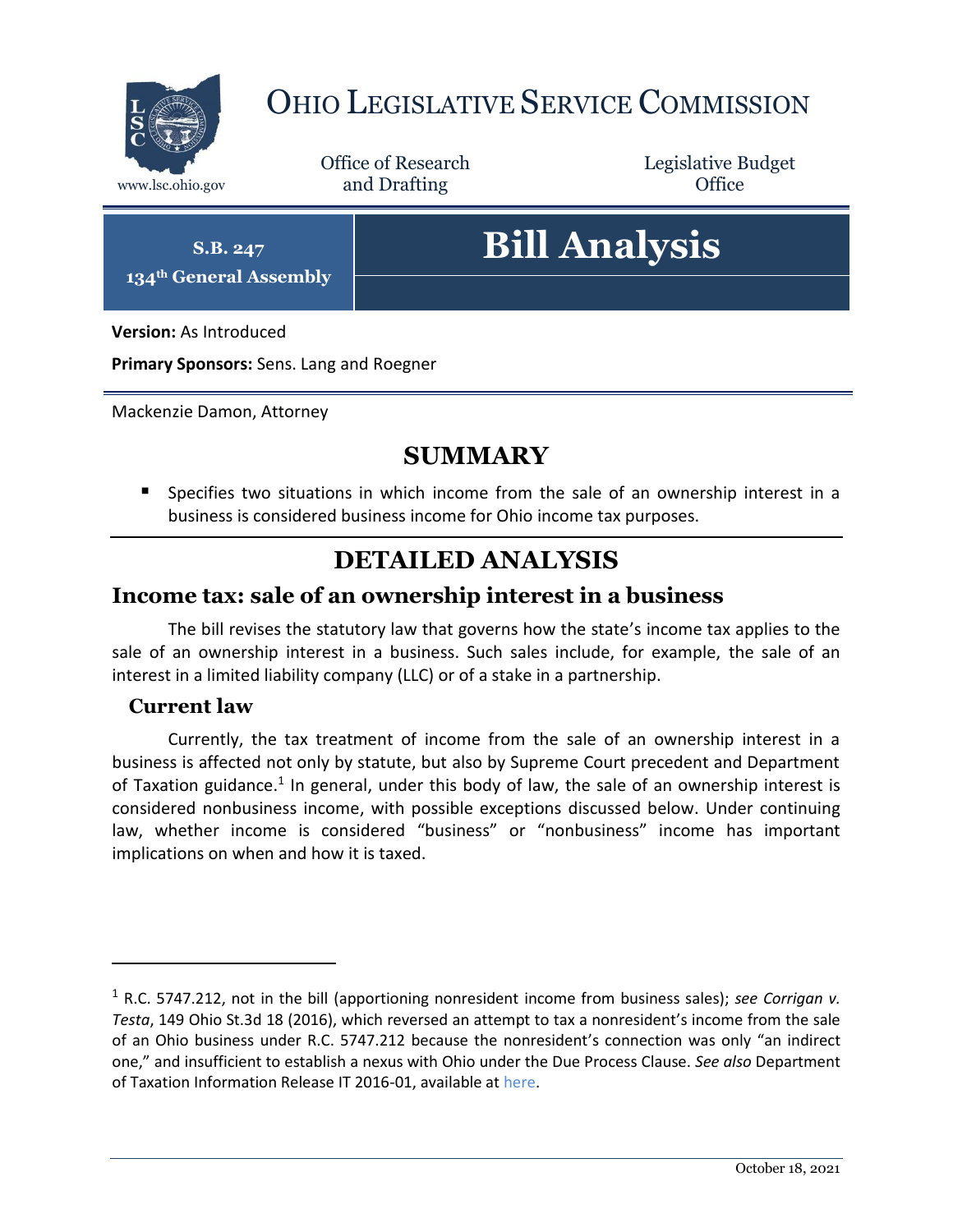The impact of current law's treatment of income from the sale of an ownership interest as "nonbusiness income" depends on whether the seller of the interest is a resident or nonresident of Ohio:

1. **Ohio residents**: If the sale of an ownership interest is considered nonbusiness income, income from the sale is not eligible for the business income deduction (BID) or the flat tax on business income (3%).

Under continuing law, a taxpayer can deduct their first \$250,000 of business income (\$125,000 for spouses filing separate returns.) Any income above that amount is subject to the 3% flat tax. Both apply only to income classified as "business" income.<sup>2</sup>

2. **Nonresidents:** Generally, nonresidents would pay no Ohio tax on income from the sale of their ownership interest if it is considered nonbusiness income, since – under continuing law – nonbusiness income from the sale of intangible property is allocated to the seller's domicile, which would be outside of the state. $3$ 

There may be exceptions to these general rules depending on the individual taxpayer's circumstances. For example, a taxpayer may structure their sale as a "sale of assets" as part of a business's full or partial liquidation, rather than the sale of their ownership interest. In such a case, income from the sale may be considered business income.<sup>4</sup> However, whether federal law treats a sale as a sale of assets does not necessarily mean that Ohio will treat the sale the same way. In addition, a nonresident may be required to pay Ohio tax on their sale if the nonresident participated in a substantially material way in the business. (Under that circumstance, the income from that sale could be considered business income.<sup>5</sup>) However, the different circumstances in which that situation can occur appear to be rather fact-dependent and elude generalizations.

#### **The bill**

The bill codifies two situations in which the sale of an ownership interest will be considered business income:

- 1. The sale is treated as a sale of assets for federal income tax purposes.
- 2. The seller materially participates in the activities of the business during the taxable year in which the interest was sold or during any of the five preceding taxable years. IRS rules for material participation generally consider the number of hours the taxpayer spent

 $\overline{a}$ 

<sup>&</sup>lt;sup>2</sup> R.C. 5747.01(A)(31) and R.C. 5747.02(A)(4), not in the bill.

 $3$  R.C. 5747.20, not in the bill.

<sup>4</sup> R.C. 5747.01(B) (specifying under continuing law that income from the liquidation of a business qualifies as business income).

<sup>5</sup> *Corrigan*, 149 Ohio St.3d at 33 (2016) (recognizing that the sale of ownership interest may be apportioned and taxed by Ohio as business income if the taxpayer is considered to be in unity with the business, i.e., is actively managing the business).